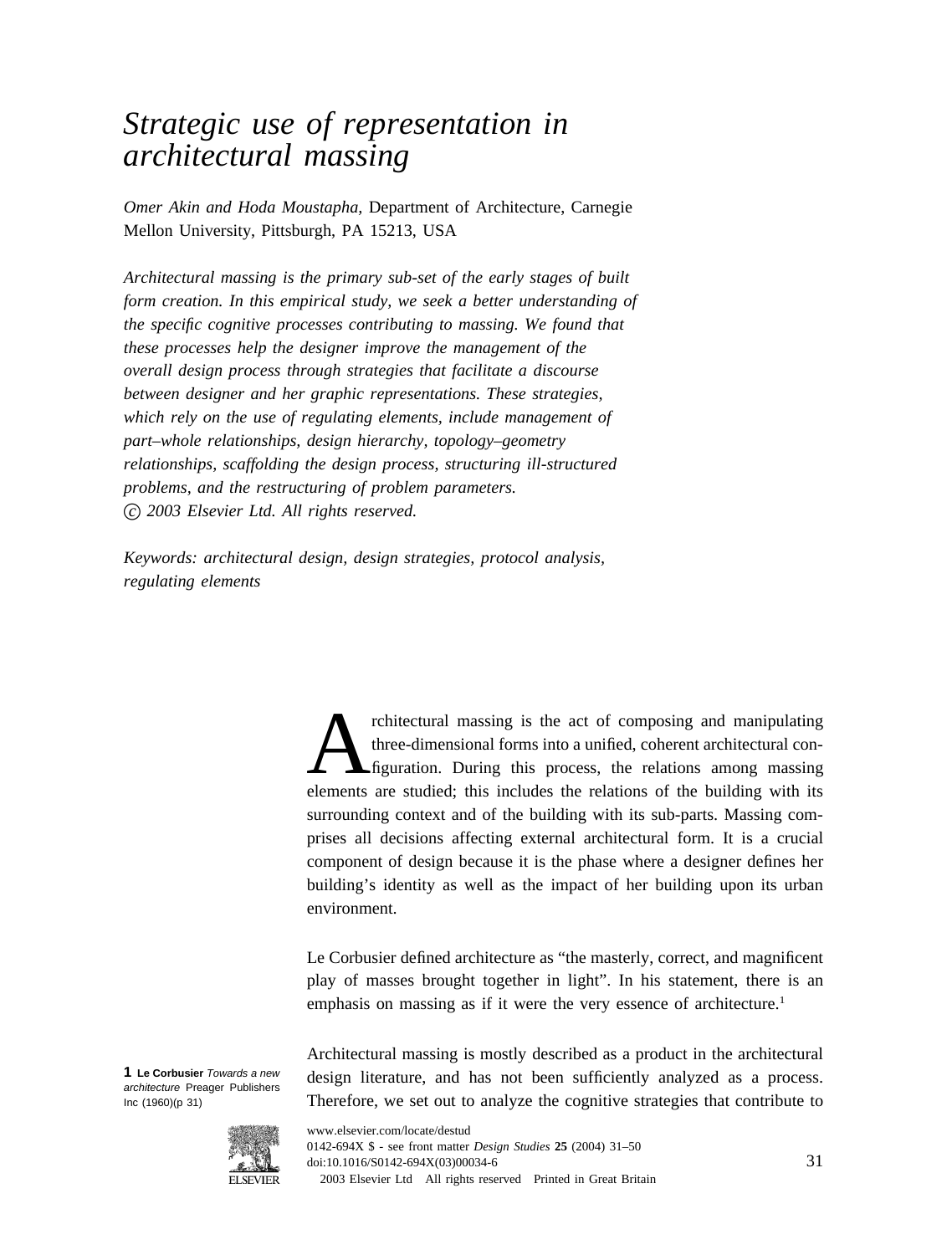architectural massing. Our primary motivation was the design of effective computational tools that would support massing. Although the study presented in this paper focuses on the cognitive aspects of massing, it is a part of a larger research effort dealing with the computational aspects required to support massing.

Our initial study consisted of observing six architects as they performed early design activities that led to three-dimensional massing models. We collected protocol data that revealed specific mechanisms that were repeatedly and consistently used as an integral part of several widely recognized cognitive strategies. These include management of part–whole relationships, design hierarchy, topology–geometry relationships, scaffolding the design process, structuring ill-structured problems, and the restructuring of problem parameters.

We begin our discussion with a description of our empirical study, followed by a review of regulating elements used as design strategies. We then discuss each strategy as described in the literature and manifested in our protocol episodes. We conclude by describing concepts for computational support for massing strategies and by discussing the implications of massing strategies for architectural education.

## *1 Empirical observation*

Our initial investigation of the field revealed that the cognitive aspects of massing have not been adequately described in the architectural or design process literature. Consequently we set up an empirical study for the purpose of gaining a deeper understanding of the strategies that guide massing processes. Since massing does not occur in isolation, we designed a series of protocol sessions that capture massing as well as early design activities that, although peripheral, influence massing decisions; for instance, site design, layout planning, or elevation design.

## *1.1 Experimental set-up*

Protocol analysis has been widely used for studying human cognitive behavior within problem-solving contexts.<sup>2</sup> Advantages and disadvantages of protocol analysis have been debated extensively<sup>3</sup> but are outside of the scope of this paper. We chose protocol analysis because it captures comprehensively and simultaneously the designer's graphical representation and her corresponding verbalization. These verbal expressions encapsulate the motivation and rationale that are not evident in graphical representations therefore, clarifying possible ambiguities that are often present in the latter.

**2 Kirwan, B and Ainsworth, L** A guide to task analysis Taylor and Francis, London (1993) **3 Ericsson, K and Simon, H** Protocol analysis: verbal reports as data MIT Press, Cambridge, MA (1993)

Our protocol experiment consisted of observing six architects while they